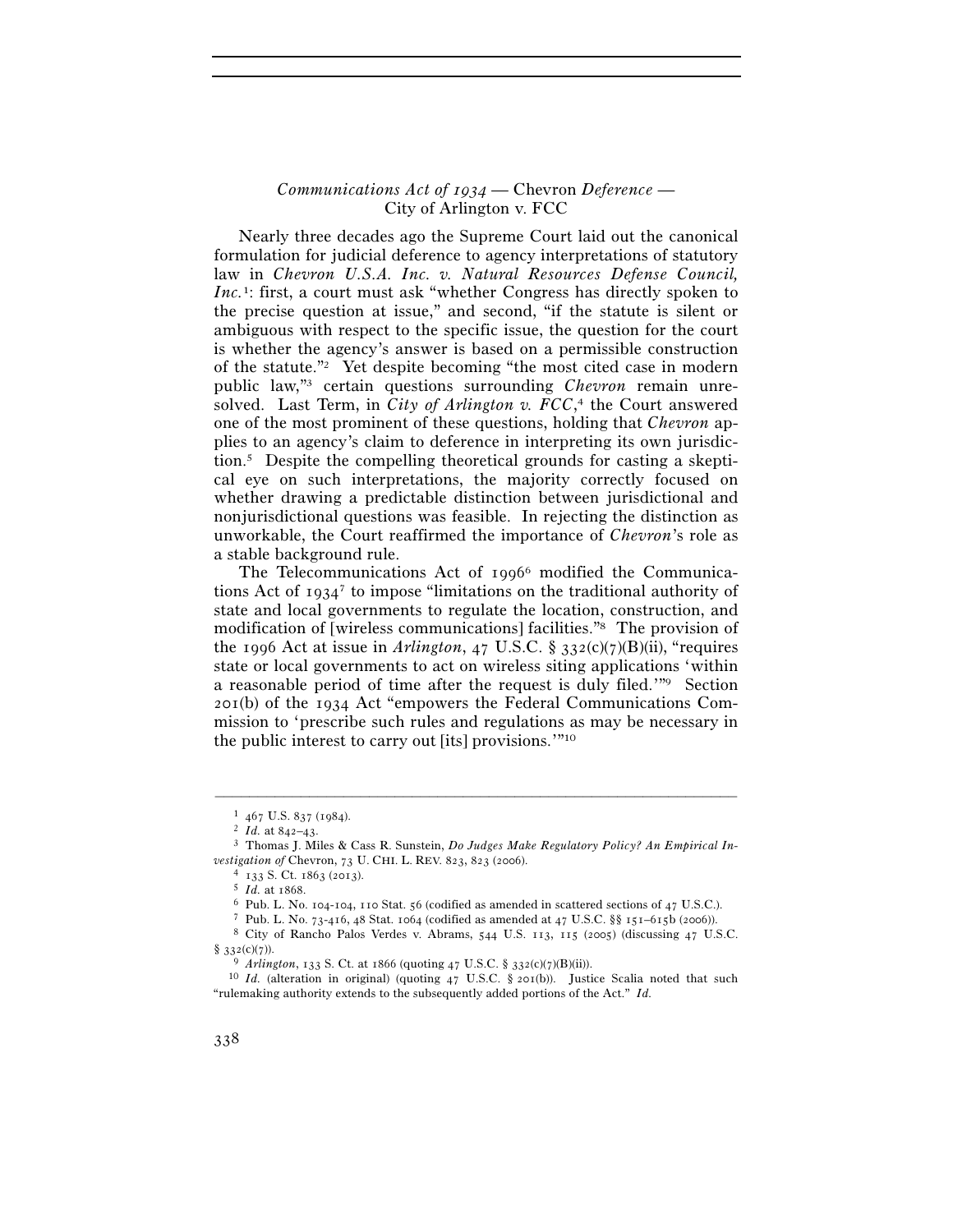In 2008, CTIA — The Wireless Association<sup>11</sup> petitioned the FCC "to clarify the meaning of  $\S$  332(c)(7)(B)(ii)'s requirement that zoning authorities act on siting requests 'within a reasonable period of time.' $n_{12}$  The FCC found that it had broad statutory authority to interpret the provisions of the 1934 Act, and thus that it had authority to interpret §  $332(c)(7)$ , which fell within the Act.<sup>13</sup> Pursuant to this authority, the FCC declared "that a 'reasonable period of time' is, presumptively, 90 days to process personal wireless service facility siting applications requesting collocations, and, also presumptively, 150 days to process all other applications," although state and local governments could rebut that presumption.14

The cities of Arlington, Texas, and San Antonio, Texas, petitioned the Fifth Circuit for review of the Declaratory Ruling.15 First, the cities argued that the FCC's failure to use notice-and-comment rulemaking violated the requirements of the Administrative Procedure Act.16 Although the court expressed "serious doubts as to the propriety of the FCC's choice of procedures,"<sup>17</sup> it concluded that the error was harmless because the FCC had published notice of the petition in the Federal Register and a broad range of affected parties had submitted comments, and because the FCC had addressed the substantive issues that these parties raised.18 Second, the cities argued that the FCC lacked the statutory authority to adopt the 90- and 150-day time frames because it did not have authority to interpret § 332(c)(7)(B)(ii) due to § 332(c)(7)(A).<sup>19</sup> This latter provision states that, "[e]xcept as provided in this paragraph, nothing in this chapter shall limit or affect the authority of a State or local government or instrumentality thereof over decisions regarding the

<sup>11</sup> Although Justice Scalia modestly declined to reveal the "secret, known only to wirelessservice-provider insiders," of the acronym's origins, *id.* at 1867 n.1, the organization's website indicates that it stood for Cellular Telecommunications Industry Association and then Cellular Telecommunications & Internet Association until 2004. *See History of Wireless Communications*, CTIA — WIRELESS ASS'N, http://ctia.org/media/industry\_info/index.cfm/AID/10392 (last updat-

ed Jan. 2013).<br><sup>12</sup> *Arlington*, 133 S. Ct. at 1867.<br><sup>13</sup> *See* Petition for Declaratory Ruling to Clarify Provisions of Section 332(c)(7)(B) to Ensure Timely Siting Review and to Preempt Under Section 253 State and Local Ordinances that Classify All Wireless Siting Proposals as Requiring a Variance, 24 FCC Rcd. 13994, 14000–03 (2009) [hereinafter Declaratory Ruling]. 14 *Id.* at 14005. A "collocation" involves "the addition of an antenna to an existing tower or

other structure." *Id.* at 14012.<br><sup>15</sup> City of Arlington v. FCC, 668 F.3d 229, 236 (5th Cir. 2012). Under 28 U.S.C. § 2342(1)

<sup>(</sup>2006), the courts of appeals have jurisdiction to review "all final orders of the Federal Communications Commission made reviewable by"  $47 \text{ U.S.C.}$  §  $402 \text{(a)}$  (2006), which provides for judicial review of final orders of the FCC. 16 *Arlington*, 668 F.3d at 240. 17 *Id.* at 242. 18 *Id.* at 243–46. 19 *Id.* at 247.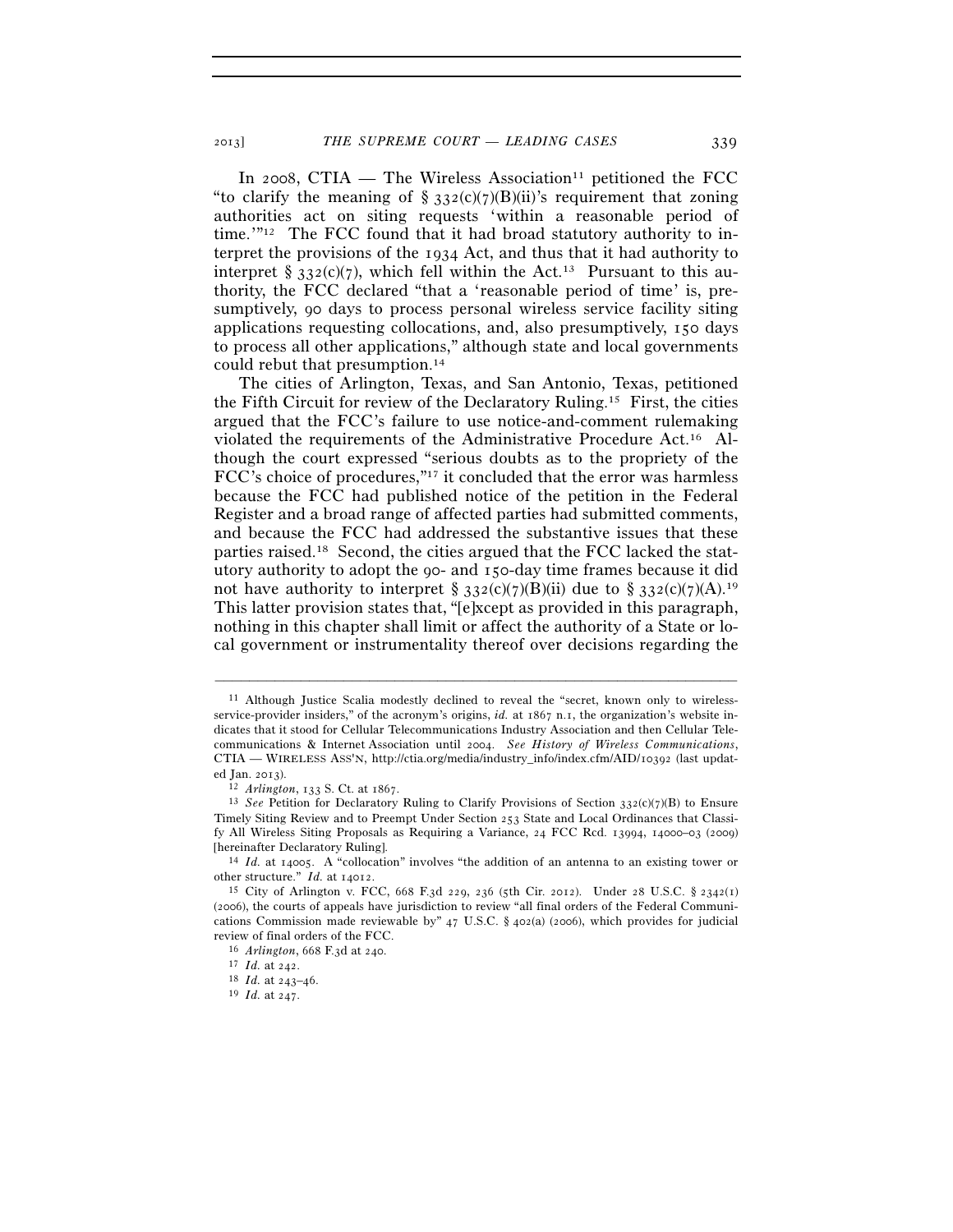placement, construction, and modification of personal wireless service facilities."<sup>20</sup> Given that  $\S$  332(c)(7)(B)(v) granted jurisdiction over disputes under this section to the courts, the cities argued that Congress did not intend for the FCC to have interpretive authority over the phrase "reasonable period of time."21 The FCC responded that § 3.32(c)(7)(A)'s carveout of § 3.32(c)(7)(B) left the interpretation of "reasonable period of time" within the general statutory grant of interpretive deference; the grant of jurisdiction to courts over disputes arising under the paragraph, meanwhile, only prohibited the FCC from imposing additional restrictions not mentioned in § 332(c)(7)(B).<sup>22</sup>

The Fifth Circuit answered the question that the Supreme Court would identify as central — whether the *Chevron* framework applied to the FCC's claim of interpretive authority over §  $332(c)(7)(B)(ii)$  — in just three paragraphs.23 Noting that "[t]he Supreme Court has not yet conclusively resolved the question of whether *Chevron* applies in the context of an agency's determination of its own statutory jurisdiction, and the circuit courts of appeals have adopted different approaches to the issue," the court deferred to Fifth Circuit precedent in "apply[ing] *Chevron* to an agency's interpretation of its own statutory jurisdiction."24 Undertaking the *Chevron* analysis of the FCC's claim of interpretive authority, the court found that  $\S$  332(c)(7) was ambiguous with regard to the agency's authority, and that the FCC's interpretation granting itself authority was not impermissible.25 The court similarly deferred to the FCC's interpretation of "reasonable period of time," finding that the 90- and 150-day time frames were "based on a permissible construction" of the statute.26

The Supreme Court granted certiorari limited to the question of "[w]hether . . . a court should apply *Chevron* to . . . an agency's determination of its own jurisdiction"<sup>27</sup> and affirmed the Fifth Circuit.<sup>28</sup> Justice Scalia, writing for the majority,<sup>29</sup> held that "the question a court" faces when confronted with an agency's interpretation of a statute it administers is always, simply, *whether the agency has stayed within the bounds of its statutory authority*."30 Justice Scalia rested his argument on two grounds: pragmatism and precedent.

<sup>20 47</sup> U.S.C. § 332(c)(7)(A) (2006).<br>
21 *Arlington*, 668 F.3d at 247.<br>
22 *Id.*<br>
23 *Id.* at 247–48.

<sup>&</sup>lt;sup>24</sup> *Id.* at 248 (citing, inter alia, Texas v. United States, 497 F.3d 491, 501 (5th Cir. 2007)).<br><sup>25</sup> *Id.* at 251–54.<br><sup>26</sup> *Id.* at 255–56.<br><sup>27</sup> *Arlington*, 133 S. Ct. at 1867–68 (omissions in original).<br><sup>28</sup> *See id.*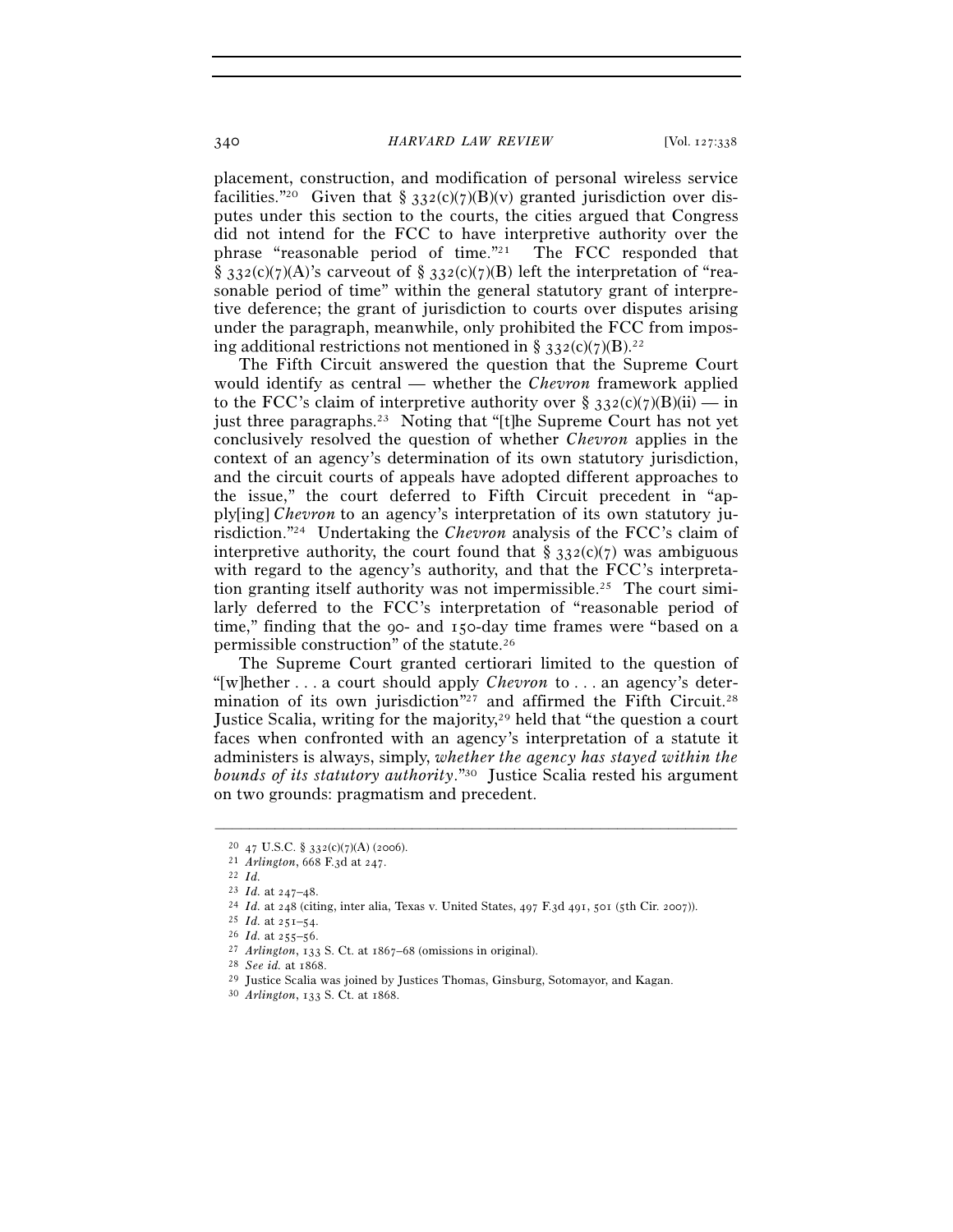Justice Scalia first argued that "the distinction between 'jurisdictional' and 'nonjurisdictional' interpretations is a mirage."31 He explained that "every new application of a broad statutory term can be reframed as a questionable extension of the agency's jurisdiction."32 Invoking both canonical and more recent administrative law decisions in support of this thesis, he pointed out that agencies' adopted definitions of "outside salesman,"33 "pole attachments,"34 and "waters of the United States"35 — each considered a quintessential *Chevron* question at the time of its decision — could be reframed as attempts to expand the scope of the agencies' respective jurisdictions.36

Justice Scalia then surveyed precedent to demonstrate that the Court had "consistently held 'that *Chevron* applies to cases in which an agency adopts a construction of a jurisdictional provision of a statute it administers.'"37 Justice Scalia characterized *Commodity Futures Trading Commission v. Schor*<sup>38</sup> as "[a] prime example of deferential review for questions of jurisdiction."39 Turning to numerous cases that resulted in a deferential posture toward agency interpretations claiming expanded (or contracted) jurisdiction, Justice Scalia concluded that "[t]he U.S. Reports are shot through with applications of *Chevron* to agencies' constructions of the scope of their own jurisdiction."40

Justice Scalia concluded by devoting "[a] few words" to responding to the dissent, which proposed to precede every *Chevron* analysis with a de novo look at whether the agency had interpretive authority over the statutory provision at issue.41 Justice Scalia dismissed this proposal as unworkable. He acknowledged that *United States v. Mead Corp.*<sup>42</sup>

<sup>31</sup> *Id.*

<sup>&</sup>lt;sup>32</sup> *Id.* at 1870 ("To exceed authorized application is to exceed authority. Virtually any administrative action can be characterized as either the one or the other, depending on how generally one wishes to describe the 'authority.'" (quoting Miss. Power & Light Co. v. Miss. *ex rel.* Moore, 487

U.S. 354, 381 (1988) (Scalia, J., concurring in judgment)) (internal quotation marks omitted)). 33 *Id.* (quoting Christopher v. SmithKline Beecham Corp., 132 S. Ct. 2156, 2162, 2165 (2012)) (internal quotation marks omitted). 34 *Id.* (quoting Nat'l Cable & Telecomms. Ass'n v. Gulf Power Co., 534 U.S. 327, 331, <sup>333</sup>

<sup>(</sup>2002)) (internal quotation marks omitted). 35 *Id.* (quoting United States v. Riverside Bayview Homes, Inc., 474 U.S. 121, 123, 131 (1985))

<sup>(</sup>internal quotation marks omitted). 36 *Id.*

<sup>&</sup>lt;sup>37</sup> *Id.* at 1871 (citing 1 R. PIERCE, ADMINISTRATIVE LAW TREATISE § 3.5, at 187 (2010)).<br><sup>38</sup> 478 U.S. 833 (1986).<br><sup>39</sup> *Arlington*, 133 S. Ct. at 1871. In *Schor*, the Court cited *Chevron* in upholding the Commod-

ity Futures Trading Commission's claim of authority to adjudicate counterclaims. 478 U.S. at 844. It is unclear though whether the Court found the statute unambiguous under Step One or deferred to the agency under Step Two. *See* Quincy M. Crawford, Comment, Chevron *Deference to Agency Interpretations that Delimit the Scope of the Agency's Jurisdiction*, 61 U. CHI. L. REV. <sup>957</sup>, 962 (1994). 40 *Arlington*, 133 S. Ct. at 1872. 41 *Id.* at 1873–74. 42 <sup>533</sup> U.S. 218 (2001).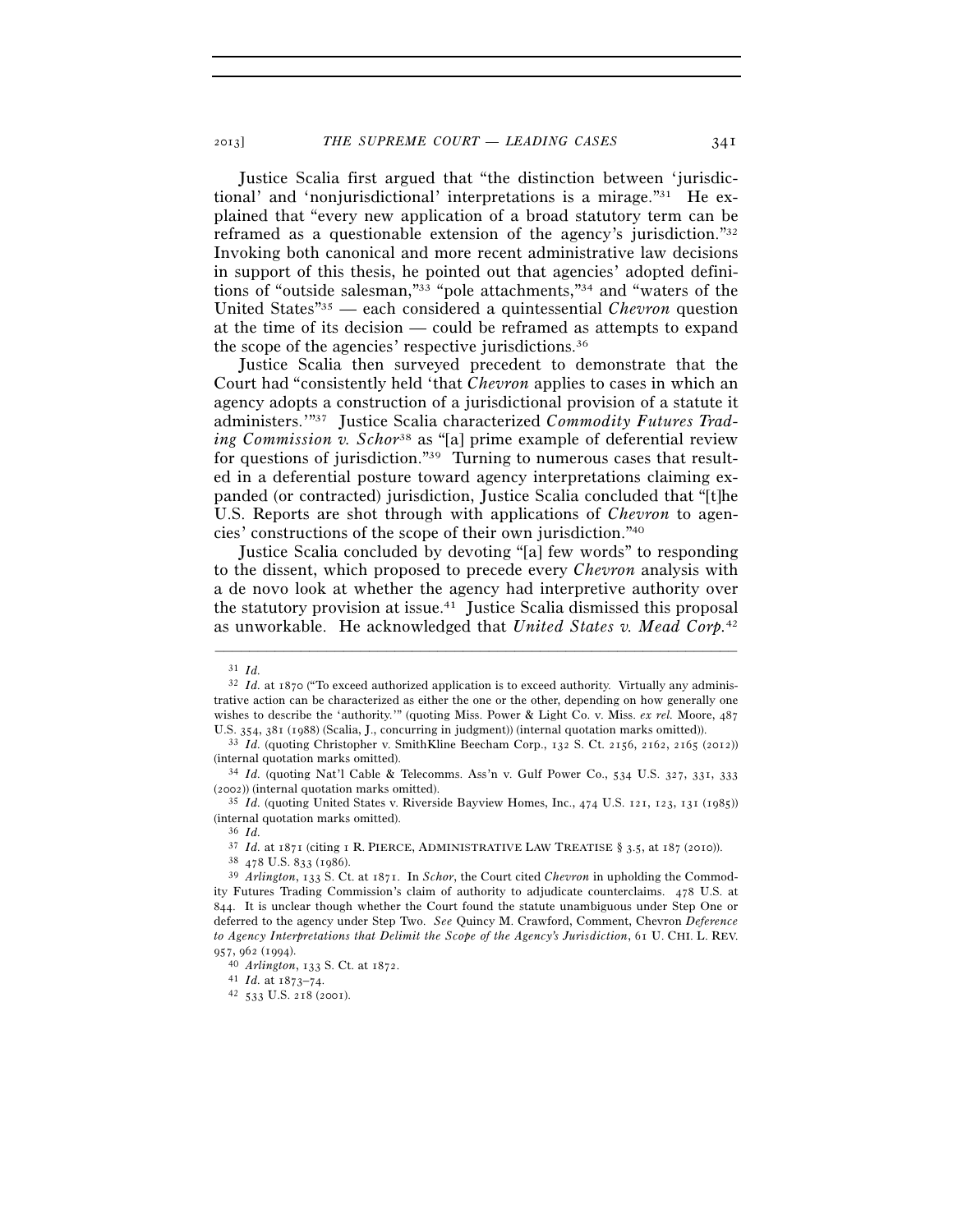had established a threshold inquiry into whether Congress had intended to delegate authority.43 Yet Justice Scalia rejected the expansion of "th'ol' 'totality of the circumstances' test,"44 as he had labeled it in *Mead*, to an exercise of formal rulemaking or adjudication within an agency's organic statute.45 In his view, such an expansion was "an invitation to make an ad hoc judgment regarding congressional intent" and thus would "destroy the whole stabilizing purpose of *Chevron*."46 He would instead find this test satisfied as long as Congress had conferred general rulemaking or adjudicative authority to the agency and the agency was exercising such authority.47

Justice Breyer concurred in part and in the judgment.48 He agreed with the majority that "the distinction between 'jurisdictional' and 'non-jurisdictional' interpretations is a mirage."<sup>49</sup> Yet he sided with the dissent in arguing that "the existence of statutory ambiguity is sometimes not enough to warrant the conclusion that Congress has left a deference-warranting gap for the agency to fill."<sup>50</sup> Justice Brever identified at least ten different factors relevant to the determination of Congress's intent.<sup>51</sup> He then applied those factors,<sup>52</sup> "conclude[d] that  $\S$  332(c)(7)(B)(ii) — the 'reasonableness' statute — leaves a gap for the FCC to fill," and accordingly supported the FCC's interpretation.<sup>53</sup>

Chief Justice Roberts dissented.54 Taking issue with how Justice Scalia (and, he acknowledged, "[t]he parties, *amici*, and court below") had construed the question, he insisted that the issue was not whether *Chevron* deference extends to an agency's interpretation of statutory provisions that concern the scope of its jurisdiction.55 Rather, the question was whether courts should "defer to an agency on whether Congress has granted the agency interpretive authority over the statutory

<sup>43</sup> *See Arlington*, 133 S. Ct. at 1874. 44 *Mead*, 533 U.S. at 241 (Scalia, J., dissenting). 45 *Arlington*, 133 S. Ct. at 1874. 46 *Id.*

<sup>47</sup> *See id.*

<sup>&</sup>lt;sup>49</sup> *Id.* (quoting *id.* at 1868 (majority opinion)) (internal quotation marks omitted).<br><sup>50</sup> *Id.*<br><sup>51</sup> *See id.* at 1875–76 (pointing out the relevance of "the interstitial nature of the legal question, the related expertise of the Agency, the importance of the question to administration of the statute, the complexity of that administration, . . . the careful consideration the Agency has given the question over a long period of time[,]' [t]he subject matter of the relevant provision[,] . . . the statute's text, its context, the structure of the statutory scheme, . . . canons of textual construction[, and] . . . [s]tatutory purposes, including those revealed in part by legislative and regulatory history" (citation omitted) (quoting Barnhart v. Walton, 535 U.S. 212, 222 (2002)).<br>
<sup>52</sup> *Id.* at 1876–77.<br>
<sup>53</sup> *Id.* at 1877.<br>
<sup>54</sup> *Id.* (Roberts, C.J., dissenting). Chief Justice Roberts was joined by Justices Kenned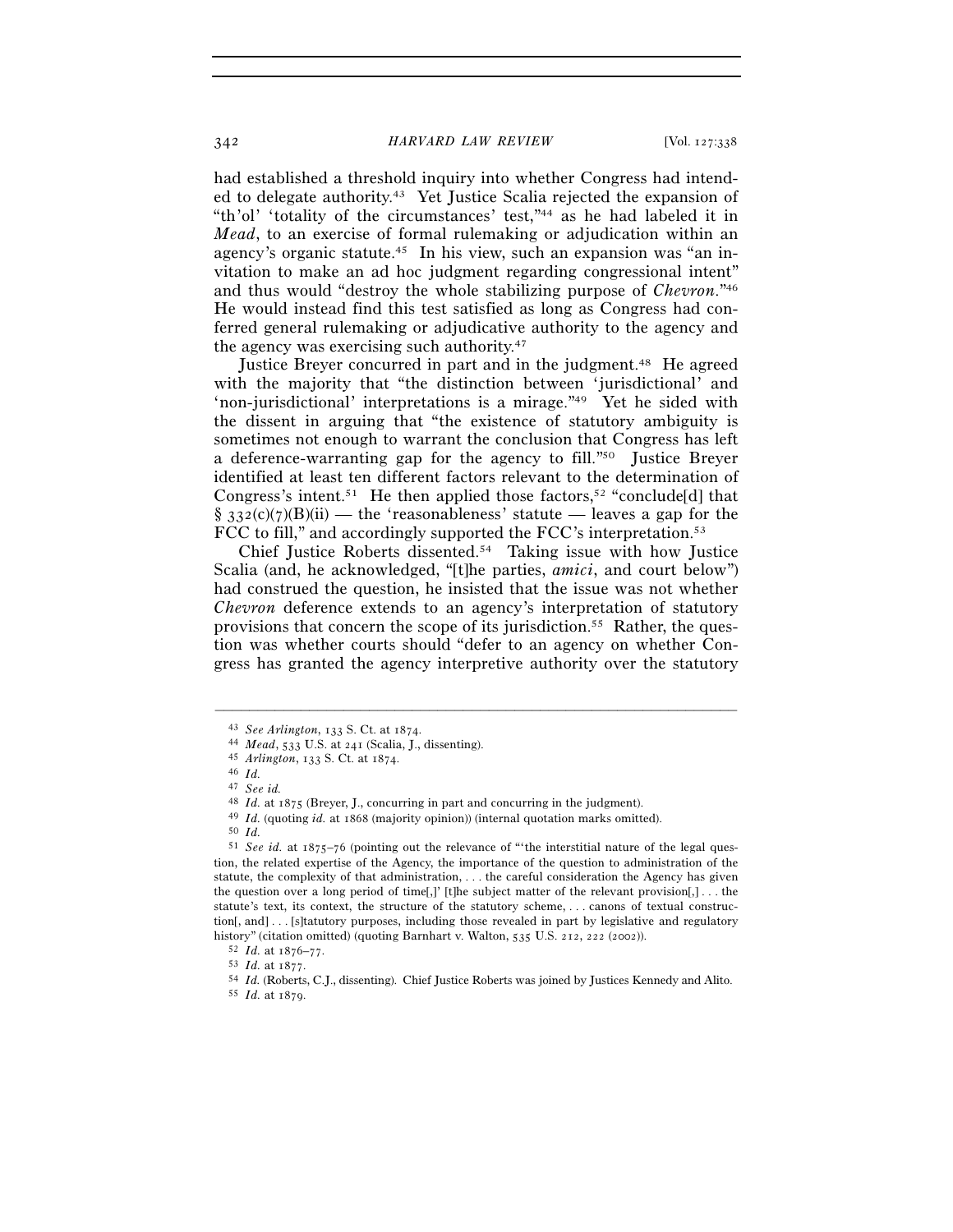ambiguity at issue."56 Like Justice Breyer, he would have the Court "on its own decide whether Congress — the branch vested with lawmaking authority under the Constitution — has in fact delegated to the agency lawmaking power over the ambiguity at issue."57

Chief Justice Roberts couched his stance in separation of powers concerns. Beginning with the *Federalist Papers* and concluding with *Marbury*, he launched a broadside against two features of the modern administrative state. First, expressing discomfort with the fact that "[t]he administrative state 'wields vast power and touches almost every aspect of daily life,'"58 he pointed out that this power contains a commingling of all three principal governmental powers: administrative agencies "exercise legislative power, by promulgating regulations with the force of law; executive power, by policing compliance with those regulations; and judicial power, by adjudicating enforcement actions and imposing sanctions on those found to have violated their rules."59 Second, he decried the functional independence and lack of oversight of the administrative branch, marshaling for support the academic writings of Justices Breyer and Kagan, among others.<sup>60</sup>

*Arlington* raised the issue of whether the Court should restrict the scope of *Chevron* by denying deference to agencies' claims of jurisdiction over statutory provisions. Justice Scalia's majority opinion sidestepped the murky theoretical arguments on granting deference in such cases and instead offered an overriding pragmatic one: because there is no principled basis for distinguishing those provisions that should be interpreted by agencies from those that should not, denying deference on "jurisdictional" questions would throw into doubt interpretive authority over a wide range of issues. By focusing squarely on the predictability of the jurisdictional/nonjurisdictional distinction, the majority reaffirmed *Chevron*'s commitment to providing a stable baseline from which to legislate.

*Arlington* stepped squarely into the debate over *Chevron*'s "Step Zero" — "the initial inquiry into whether the *Chevron* framework applies at all."61 The first step toward Step Zero occurred in *Christensen v. Harris County*, 62 which introduced an inquiry into whether an agency's interpretation "lack[s] the force of law."63 *Mead* and *Barnhart v.* 

<sup>56</sup> *Id.* at 1879–80. 57 *Id.* at 1880. 58 *Id.* at 1878 (quoting Free Enter. Fund v. Pub. Co. Accounting Oversight Bd., 130 S. Ct. 3138, 3156 (2010)).<br><sup>59</sup> *Id.* at 1877–78.

<sup>59</sup> *Id.* at 1877–78. 60 *See id.* at 1878 (citing, inter alia, STEPHEN BREYER, MAKING OUR DEMOCRACY WORK 110 (2010); Elena Kagan, *Presidential Administration*, 114 HARV. L. REV. 2245, 2250 (2001)).<br><sup>61</sup> Cass R. Sunstein, Chevron *Step Zero*, 92 VA. L. REV. 187, 191 (2006).<br><sup>62</sup> 529 U.S. 576 (2000).<br><sup>62</sup> *Id.* at 587. *See*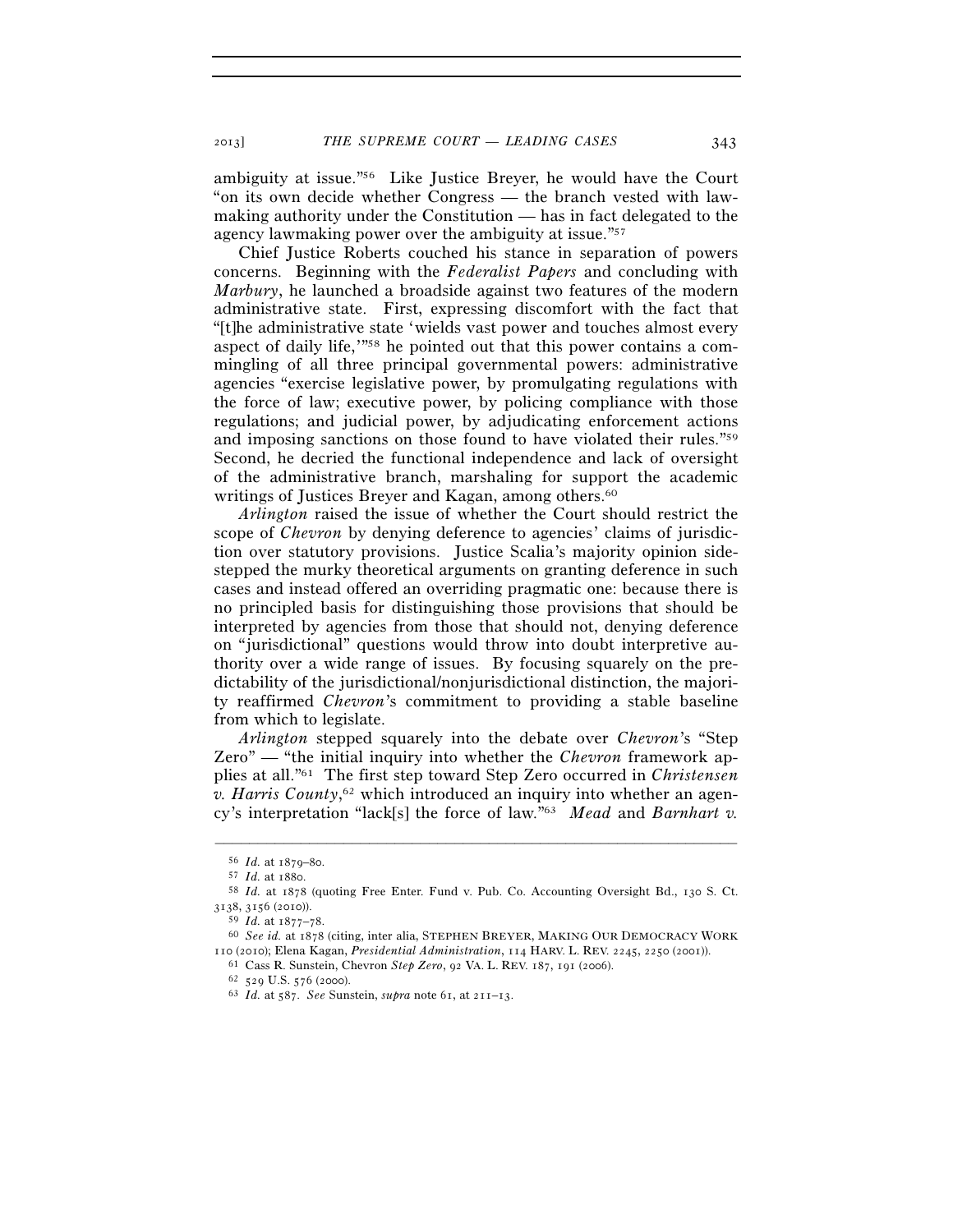*Walton*<sup>64</sup> further solidified this inquiry into whether an agency had acted pursuant to rulemaking authority.65 By the time of *Arlington* it was clear even to Justice Scalia — who had vociferously objected to the majority's reasoning in all three Step Zero cases — that "for *Chevron* deference to apply, the agency must have received congressional authority to determine the particular matter at issue in the particular manner adopted."66 Both the dissent and concurrence thought it natural to extend the principles articulated in *Mead* and its compatriots, so that deference would always have to be preceded by an inquiry into whether Congress intended deference on the specific statutory ambiguity.67 Justice Scalia, however, was correct to say that there had yet to be a case "in which a general conferral of rulemaking or adjudicative authority has been held insufficient to support *Chevron* deference to an exercise of that authority within the agency's substantive field."68 Yet neither had the possibility been foreclosed.

Into this breach stepped *Arlington*. The theoretical arguments in favor of deferring to agencies on their own jurisdiction are decidedly mixed. The prevailing justification for *Chevron* deference generally is that Congress intended to confer interpretive authority upon agencies.69 Or, more precisely, that given the impossibility of accurate ex post determinations of congressional intent,70 courts may as well adopt

–––––––––––––––––––––––––––––––––––––––––––––––––––––––––––––

pretations primarily on the grounds of congressional intent. *See* 133 S. Ct. at 1877 (Roberts, C.J., dissenting) ("Courts defer to an agency's interpretation of law when and because Congress has conferred on the agency interpretive authority over the question at issue."); *see also* Stephen Breyer, *Judicial Review of Questions of Law and Policy*, 38 ADMIN. L. REV. 363, 372 (1986); Antonin Scalia, *Judicial Deference to Administrative Interpretations of Law*, 1989 DUKE L.J. 511, 516 ("The extent to which courts should defer to agency interpretations of law is ultimately 'a function of Congress' intent on the subject as revealed in the particular statutory scheme at issue.'" (quoting Process Gas Consumers Grp. v. U.S. Dep't of Agric., 694 F.2d 778, 791 (D.C. Cir. 1982) (en banc))).

70 *See* Max Radin, *Statutory Interpretation*, 43 HARV. L. REV. 863, 869–70 (1930) (describing "the intent of the legislator" as a "transparent and absurd fiction [upon which] it ought not to be necessary to dwell"); *see also* William N. Eskridge, Jr., *The New Textualism*, 37 UCLA L. REV. 621, 640–66 (1990) (discussing the several critiques of legislative intent and their influence on the

<sup>&</sup>lt;sup>64</sup> 535 U.S. 212 (2002).<br>
<sup>65</sup> Sunstein, *supra* note 61, at 213–18.<br>
<sup>66</sup> Arlington, 133 S. Ct. at 1874.<br>
<sup>67</sup> *See id.* at 1875 (Breyer, J., concurring in part and concurring in the judgment); *id.* at 1880, 1882 (Roberts, C.J., dissenting).

<sup>68</sup> *Id.* at 1874 (majority opinion). Chief Justice Roberts argued that *Adams Fruit Co. v. Barrett*, 494 U.S. 638 (1990), and *Gonzales v. Oregon*, 546 U.S. 243 (2006), had further bolstered the case for *Mead*'s extension, as in each case Congress had carved out a portion of a statute granting general rulemaking authority from the executive officer's control. *See Arlington*, 133 S. Ct. at 1880, 1882 (Roberts, C.J., dissenting). Neither precedent, however, can quite be stretched to cover the position taken by the dissent in *Arlington*: *Adams Fruit* involved a textually unmistakable grant of interpretive authority to the judiciary rather than to the Secretary of Labor, *see* 494 U.S. at 649, while the grant of rulemaking authority to the Attorney General in *Gonzales* was found to be quite restricted, *see* <sup>546</sup> U.S. at 259. 69 The authors of all three *Arlington* opinions have rested *Chevron* deference to agency inter-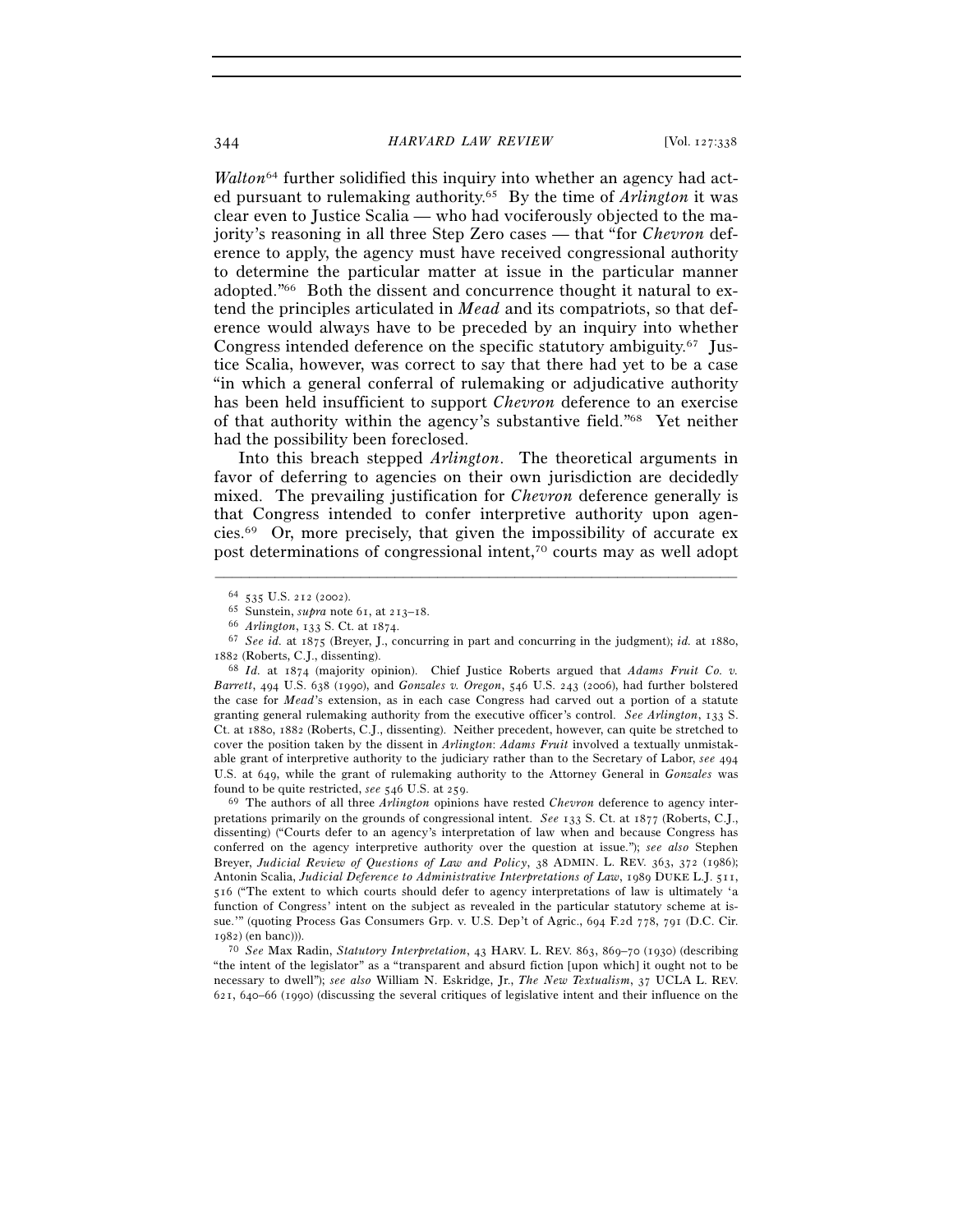such an ex ante presumption to enable Congress to indicate clearly desired deviation.<sup>71</sup> Yet while the desirability of stability warrants adherence to the clearly established parameters of *Chevron* doctrine, Chief Justice Roberts was correct to point out that, in an open question such as that presented in *Arlington*, no deference and deference are equally plausible baselines.72 Choosing which baseline to adopt thus requires reference to other factors.

In *Chevron* itself, the Court seemed to rest deference to the EPA on agency expertise and accountability rather than congressional intent.73 It makes sense to defer to agencies' interpretations of the details of "technical and complex" regulatory schemes such as power plant emission regulation, $74$  but there is somewhat less reason to think that agencies are well positioned to divine the allocation of interpretive authority within a statutory scheme. It may be an overstatement to suggest that "agencies . . . have *no* institutional advantage over courts in resolving jurisdictional disputes"75 — the FCC in *Arlington* believed that its ability to interpret  $\S$  332(c)(7)(B) would help to facilitate the smooth functioning of the statutory scheme as a whole<sup>76</sup> — but it is reasonable to worry that an agency claiming deference is as likely to be falling prey to a desire for self-aggrandizement<sup> $77$ </sup> as it is to be applying its expertise to the question in a neutral fashion.

<sup>–––––––––––––––––––––––––––––––––––––––––––––––––––––––––––––</sup> Court). *But see* Stephen Breyer, Lecture, *On the Uses of Legislative History in Interpreting Statutes*, 65 S. CAL. L. REV. 845 (1992) (defending the use of legislative history). 71 *See* Scalia, *supra* note 69, at 517 ("[T]he quest for the 'genuine' legislative intent is probably

a wild-goose chase anyway. . . . [A]ny rule adopted in this field represents merely a fictional, presumed intent, and operates principally as a background rule of law against which Congress can legislate."). Some scholars, meanwhile, have suggested that the stable background is *itself* a fiction, given actual drafters' ignorance of some canons of statutory interpretation. *See* Abbe R. Gluck & Lisa Shultz Bressman, *Statutory Interpretation from the Inside — An Empirical Study*  of Congressional Drafting, Delegation and the Canons: Part I, 65 STAN. L. REV. 901 (2013).<br><sup>72</sup> See Arlington, 133 S. Ct. at 1885 (Roberts, C.J., dissenting).<br><sup>73</sup> See Chevron U.S.A. Inc. v. Natural Res. Def. Council, Inc.

es are not experts in the field, and are not part of either political branch of the Government."); *see also* Sunstein, *supra* note 61, at 196–97. It is worth noting that Justice Scalia has previously rejected agency expertise as a justification for judicial deference. See Scalia, supra note 69, at 514.<br><sup>74</sup> Chevron, 467 U.S. at 865.<br><sup>75</sup> Nathan Alexander Sales & Jonathan H. Adler, *The Rest Is Silence:* Chevron Deferenc

*Agency Jurisdiction, and Statutory Silences*, 2009 U. ILL. L. REV. 1497, 1535 (emphasis added).<br><sup>76</sup> See Declaratory Ruling, *supra* note 13, at 14004–05.

<sup>&</sup>lt;sup>77</sup> See Jeffrey J. Rachlinski & Cynthia R. Farina, *Cognitive Psychology and Optimal Government Design*, 87 CORNELL L. REV. 549, 567–68 (2002) ("The rational administrator will act to maintain his position and to expand the authority of his agency."); Cass R. Sunstein, *Law and Administration After* Chevron, 90 COLUM. L. REV. 2071, 2099 (1990) ("Congress would be unlikely to want agencies to have the authority to decide on the extent of their own powers. To accord such power to agencies would be to allow them to be judges in their own cause, in which they are of course susceptible to bias."). *See generally* Timothy K. Armstrong, Chevron *Deference and Agency Self-Interest*, 13 CORNELL J.L. & PUB. POL'Y 203 (2004) (arguing against deference on statutory jurisdiction when agency self-aggrandizement is implicated). Of course, agencies can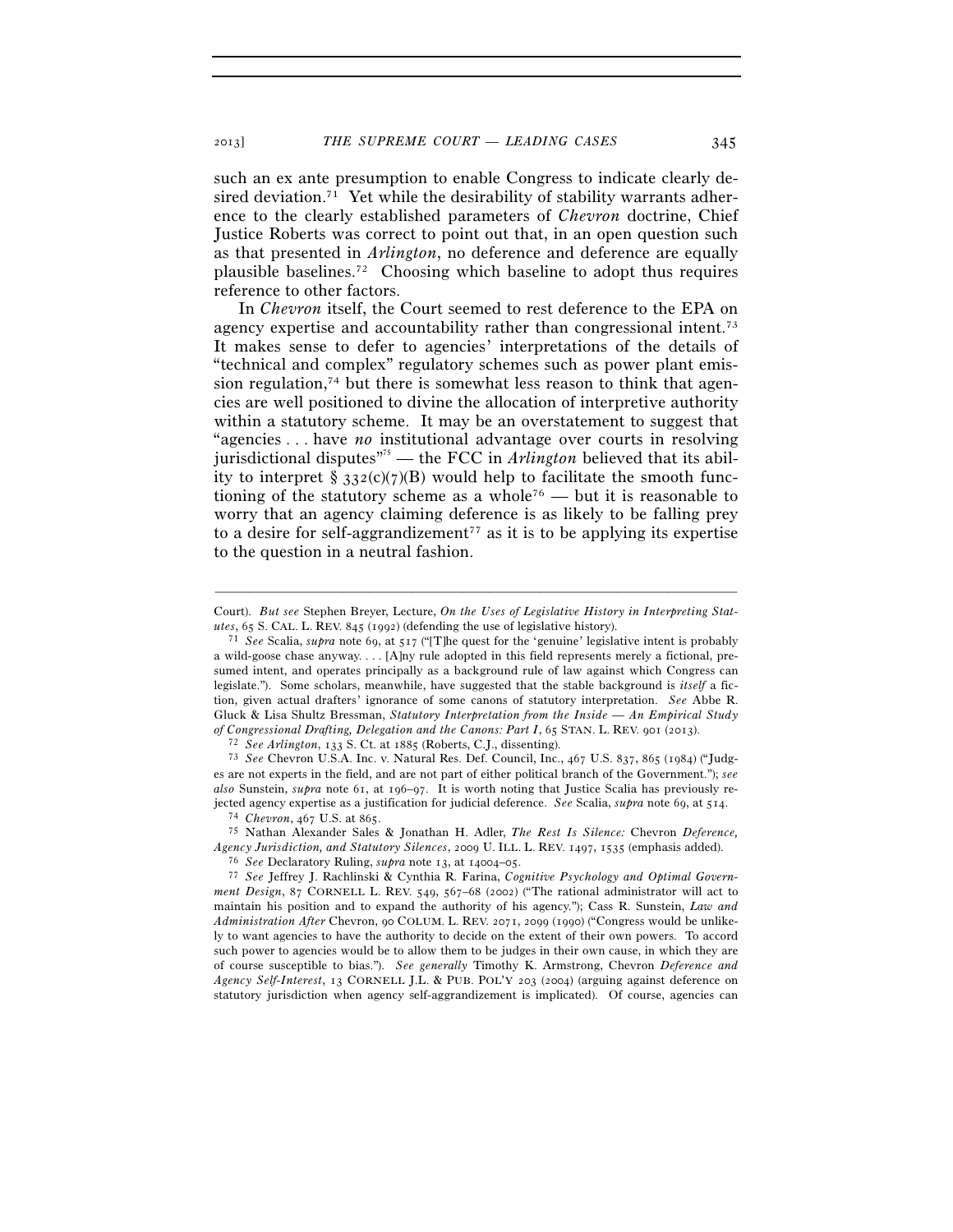## 346 *HARVARD LAW REVIEW* [Vol. 127:338

The accountability of agencies also presents a mixed case for deference in the jurisdictional context. If, as Justice Scalia argued, a line cannot be drawn between jurisdictional questions and policy questions, then the accountability argument applies with equal force to the question in *Arlington*. 78 Some scholars have argued that even if the questions *can* be distinguished, agencies should still receive deference because such statutory interpretations reflect political judgments.79 Yet the dissent powerfully attacked the notion that agencies are, in practice, accountable to Congress or the President.<sup>80</sup> Given the questionable motives of agencies interpreting the scope of their jurisdiction, the theoretical possibility of ex post correction or accountability provides meager justification for interpretive deference.

Yet if the theoretical argument for deference to agencies on jurisdictional questions is mixed, the pragmatic arguments are far less so. Numerous scholars support Justice Scalia's argument that a line cannot be drawn between jurisdictional and nonjurisdictional disputes,<sup>81</sup> and Justice Breyer explicitly conceded it.82 Moreover, as Justice Scalia pointed out, the illusory nature of this line threatened to throw the vitality of *Chevron* deference into doubt.<sup>83</sup> Not for nothing did Justice Scalia liken the question of jurisdictional deference to "the Hound of the Baskervilles, . . . conjured by those with greater quarry in sight,"84 and the Solicitor General cautioned that such a restriction on *Chevron* deference would open a "Pandora's Box."85

Furthermore, because the line between jurisdictional and nonjurisdictional questions is illusory, the theoretical arguments against such

such concerns are immaterial because Congress can always either preemptively limit or subsequently claw back an agency claim of jurisdiction. *See id.* at 1873 n.4 (majority opinion).<br><sup>81</sup> *See* 1 R. PIERCE, ADMINISTRATIVE LAW TREATISE § 3.5, at 188 (5th ed. 2002); Crawford,

*supra* note 39, at 974–75; Sunstein, *supra* note 61, at 235; *cf.* Torrey A. Cope, Note, *Judicial Deference to Agency Interpretations of Jurisdiction After* Mead, 78 S. CAL. L. REV. 1327, 1340–42 (2005) (calling for an examination of agency self-interest rather than the jurisdictional nature of the question); Sunstein, *supra* note 77, at 2097–100 (acknowledging the difficulty and advocating a simplified line based on the breadth of the determination). *But see* Sales & Adler, *supra* note 75, at 1555–56 (defending the viability of the jurisdictional/nonjurisdictional distinction).<br><sup>82</sup> *Arlington*, 133 S. Ct. at 1875 (Breyer, J., concurring in part and concurring in the judgment).<br><sup>83</sup> *Id.* at 1870 (majority opinion).<br><sup></sup>

<sup>–––––––––––––––––––––––––––––––––––––––––––––––––––––––––––––</sup> also make contested jurisdictional judgments that involve disclaiming authority. *See, e.g.*, Massachusetts v. EPA, 549 U.S. 497, 528 (2007). 78 *See* Crawford, *supra* note 39, at 977 ("[I]n a world where policy decisions are intertwined

with an agency's jurisdictional interpretation, ... agencies, which are more politically accountable than courts, should make the policy determinations.").

<sup>79</sup> *See* Sunstein, *supra* note 61, at 235–36. *But see* Crawford, *supra* note 39, at 977 ("If agency interpretations were either purely jurisdictional or purely nonjurisdictional, and courts could distinguish the two, then the separation-of-powers rationale for *Chevron* would support a rule giving courts the power to interpret statutory questions of jurisdiction."). 80 *Arlington*, 133 S. Ct. at 1877–80 (Roberts, C.J., dissenting). Justice Scalia responded that